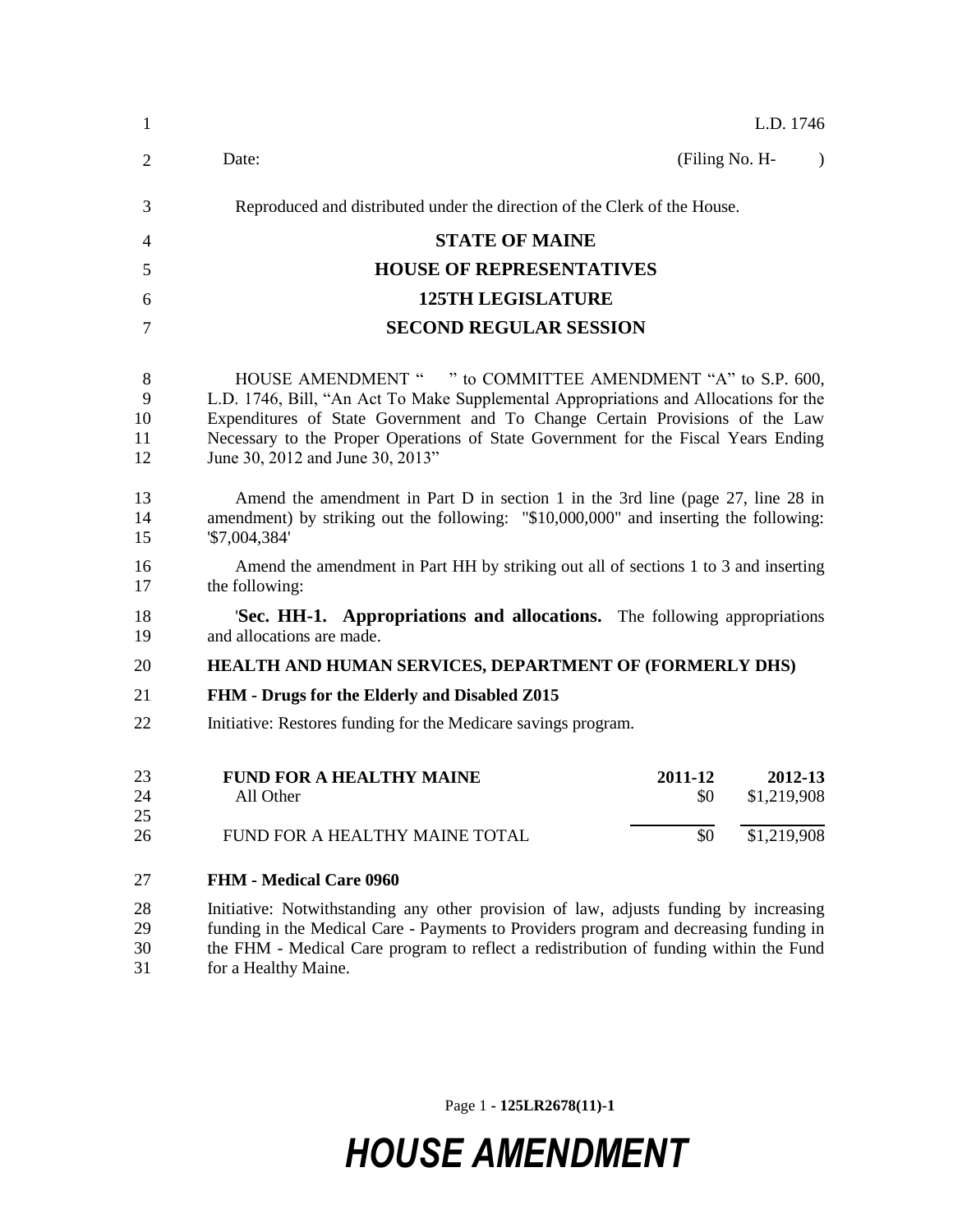HOUSE AMENDMENT " " to COMMITTEE AMENDMENT "A" to S.P. 600, L.D. 1746

| 2                   | <b>FUND FOR A HEALTHY MAINE</b><br>All Other  | 2011-12<br>\$0 | 2012-13<br>(\$1,219,908) |
|---------------------|-----------------------------------------------|----------------|--------------------------|
| 3<br>$\overline{4}$ | FUND FOR A HEALTHY MAINE TOTAL                | \$0            | \$1,219,908              |
| 5                   | <b>Low-cost Drugs To Maine's Elderly 0202</b> |                |                          |

Initiative: Restores funding for the Low-cost Drugs To Maine's Elderly program.

|    | <b>GENERAL FUND</b>       | 2011-12 | 2012-13   |
|----|---------------------------|---------|-----------|
|    | All Other                 | \$0     | \$112,154 |
| Q  |                           |         |           |
| 10 | <b>GENERAL FUND TOTAL</b> | \$0     | \$112,154 |

#### **Medical Care - Payments to Providers 0147**

 Initiative: Restores funding for MaineCare hospital crossover payments as a result of restoring reductions to the Medicare savings program.

| 14<br>15       | <b>GENERAL FUND</b><br>All Other              | 2011-12<br>\$0 | 2012-13<br>\$1,663,554 |
|----------------|-----------------------------------------------|----------------|------------------------|
| 16<br>17       | <b>GENERAL FUND TOTAL</b>                     | \$0            | \$1,663,554            |
|                |                                               |                |                        |
| 18<br>19<br>20 | <b>FEDERAL EXPENDITURES FUND</b><br>All Other | 2011-12<br>\$0 | 2012-13<br>\$2,865,588 |
| 21             | FEDERAL EXPENDITURES FUND TOTAL               | \$0            | \$2,865,588            |

### **Medical Care - Payments to Providers 0147**

 Initiative: Notwithstanding any other provision of law, adjusts funding by increasing 24 funding in the Medical Care - Payments to Providers program and decreasing funding in<br>25 the FHM - Medical Care program to reflect a redistribution of funding within the Fund the FHM - Medical Care program to reflect a redistribution of funding within the Fund for a Healthy Maine.

| 27 | <b>GENERAL FUND</b>       | 2011-12 | 2012-13     |
|----|---------------------------|---------|-------------|
| 28 | All Other                 | \$0     | \$1,219,908 |
| 29 |                           |         |             |
| 30 | <b>GENERAL FUND TOTAL</b> | \$0     | \$1,219,908 |

Page 2 **- 125LR2678(11)-1**

## *HOUSE AMENDMENT*